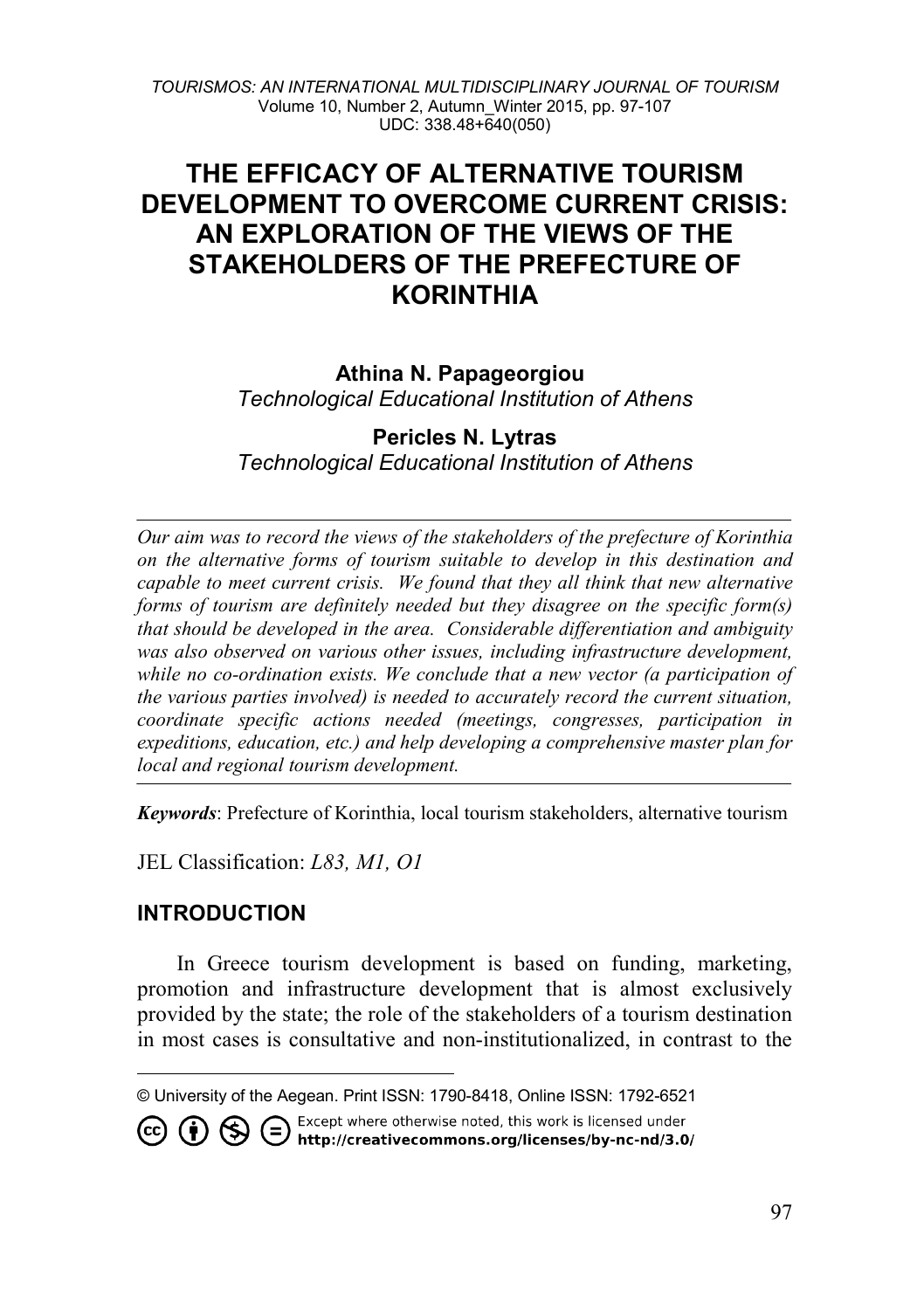current literature conception on the subject (Dredge, 2006, Stavrinoudis and Parthenis, 2009, Ahmad et al, 2012, Tuohino and Konu, 2014). There is also no coordination between the various parties involved (Stavrinoudis and Parthenis, 2009, Apostolakis, 2008), despite current crisis, making it difficult to propose a local tourism development strategy based on the knowledge and experience of local stakeholders.

#### **AIM**

The aim of this study was a. to investigate the attitudes of tourism stakeholders of the prefecture of Corithia on both existing tourism practice and development prospects, b. to record their views on alternative forms of tourism that are most suitable to develop in this destination and capable to meet current crisis and c. to identify the degree of co-operation and co-ordination between these institutions and also with the Ministry of Tourism.

### **MATERIAL AND METHODS**

To meet the aims of this study we used a properly structured questionnaire, based on empirical studies [\(Javeau 1](http://www.politeianet.gr/sygrafeas/javeau-claude-10483)996, Morgan 2007, Seetanah et al, 2011). Such a questionnaire can help recording the views of Korithia stakeholders (tourism professionals, public authorities and groups, as defined by WTO, 1998) involved in, or affected (positively or negatively) by tourism in the area. Individuals who completed the questionnaire were selected by the responding institution, professional association or group. The study was contacted in March and April 2014 and the time to complete the questionnaire ranged from 8 to 15 minutes, depending on necessary clarifications and also the qualifications of the individual answering these questions. From the ten stakeholders involved in tourism development in the area three did not respond: overall, seven completed questionnaires were obtained.

### **RESULTS**

The results of this study are shown in tables 1-9.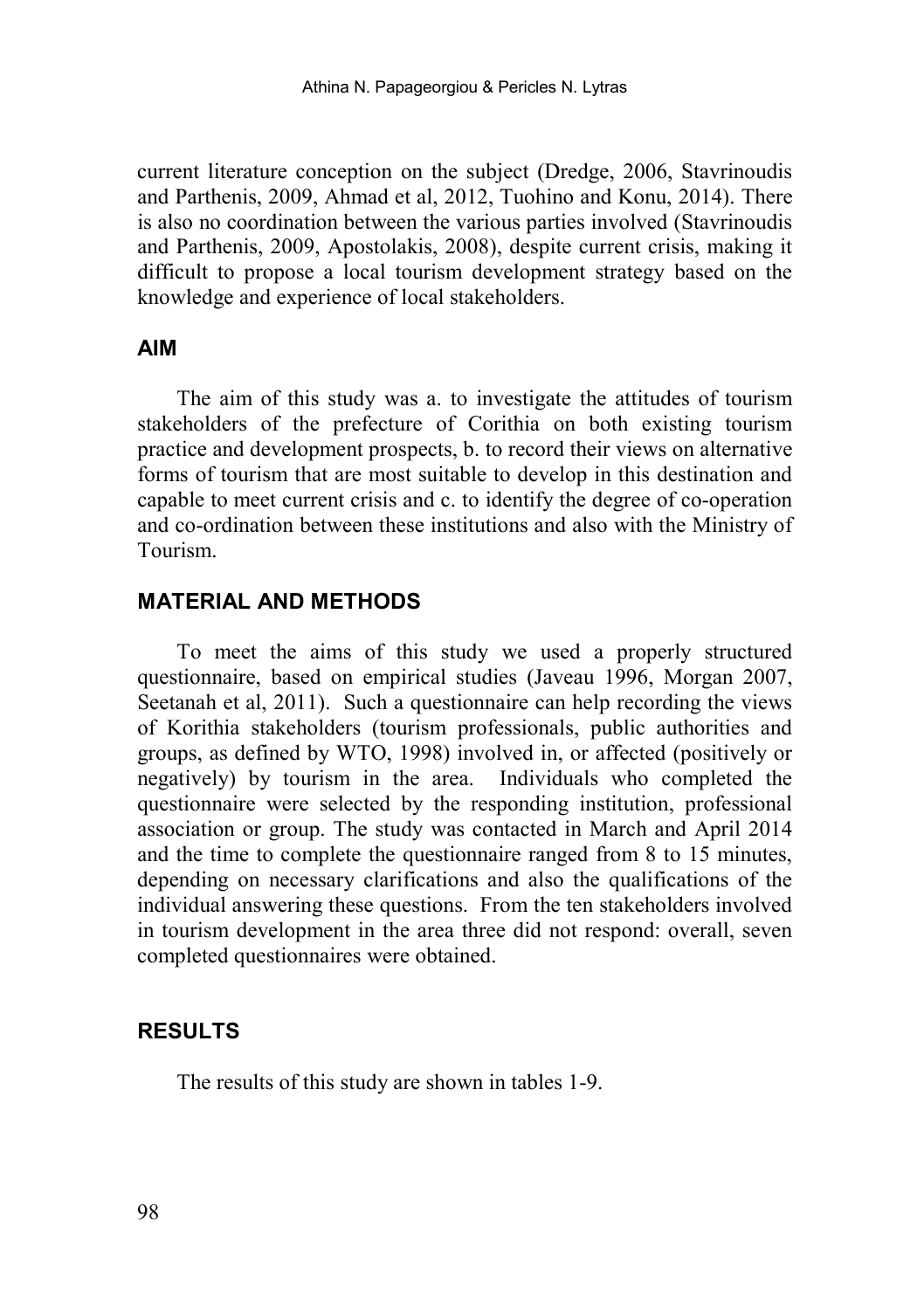**Table 1.** Which of the following affects tourism-related businesses that are under your supervision (or belong to your professional association)? Please state its magnitude.

|                        | Yes     | No      | No data |
|------------------------|---------|---------|---------|
| in<br>Reduction<br>a.  | 42.857% | $0\%$   | 57.143% |
| turnover               |         |         |         |
| b. Decrease in revenue | 42.857% | $0\%$   | 57.143% |
| c. Staff reductions    | 14.286% | 28.571% | 57.143% |
| d. Business closures   | 71.429% | $0\%$   | 28.571% |
| e. Business relocation | $0\%$   | 28.571% | 71.429% |

In answer a, all individuals reported a 30% reduction. In b, reported rates ranged between 25 and 60%. In c, reported percentage was 50% and in d, reported rates ranged between 10 and 50%.

# **Table 2.** How did you meet current crisis? **Table 2.1.** Did your institution/affiliation take any actions to meet current crisis?

| Y es | $0\%$  |
|------|--------|
| No   | $00\%$ |

**Table 2.2.** Did you take/develop any collaborated actions with other stakeholders? (Record your level of satisfaction -fair, good or excellent- from this joint action/s)\*.

| Collaborations |                                                 |                                                                         |
|----------------|-------------------------------------------------|-------------------------------------------------------------------------|
|                |                                                 | a. with other local organizations or institutions involved in tourism   |
| development    |                                                 |                                                                         |
|                | Yes 28.571%                                     | No 71.429%                                                              |
|                |                                                 |                                                                         |
|                |                                                 | b. with other stakeholders within the region of Peloponnese involved in |
|                | tourism development                             |                                                                         |
|                | $Yes \t 42.857\% \t No$                         | 57.143%                                                                 |
|                |                                                 |                                                                         |
|                | c. with the corresponding supervisory authority |                                                                         |
|                | $Yes \t14.285\% \tNo$                           | 85.175                                                                  |
|                |                                                 |                                                                         |
|                | d. with the corresponding tertiary association  |                                                                         |
|                | $Yes \t14.285\% \tNo$                           | 85.175                                                                  |
|                |                                                 |                                                                         |
|                | e. with the ministry of tourism                 |                                                                         |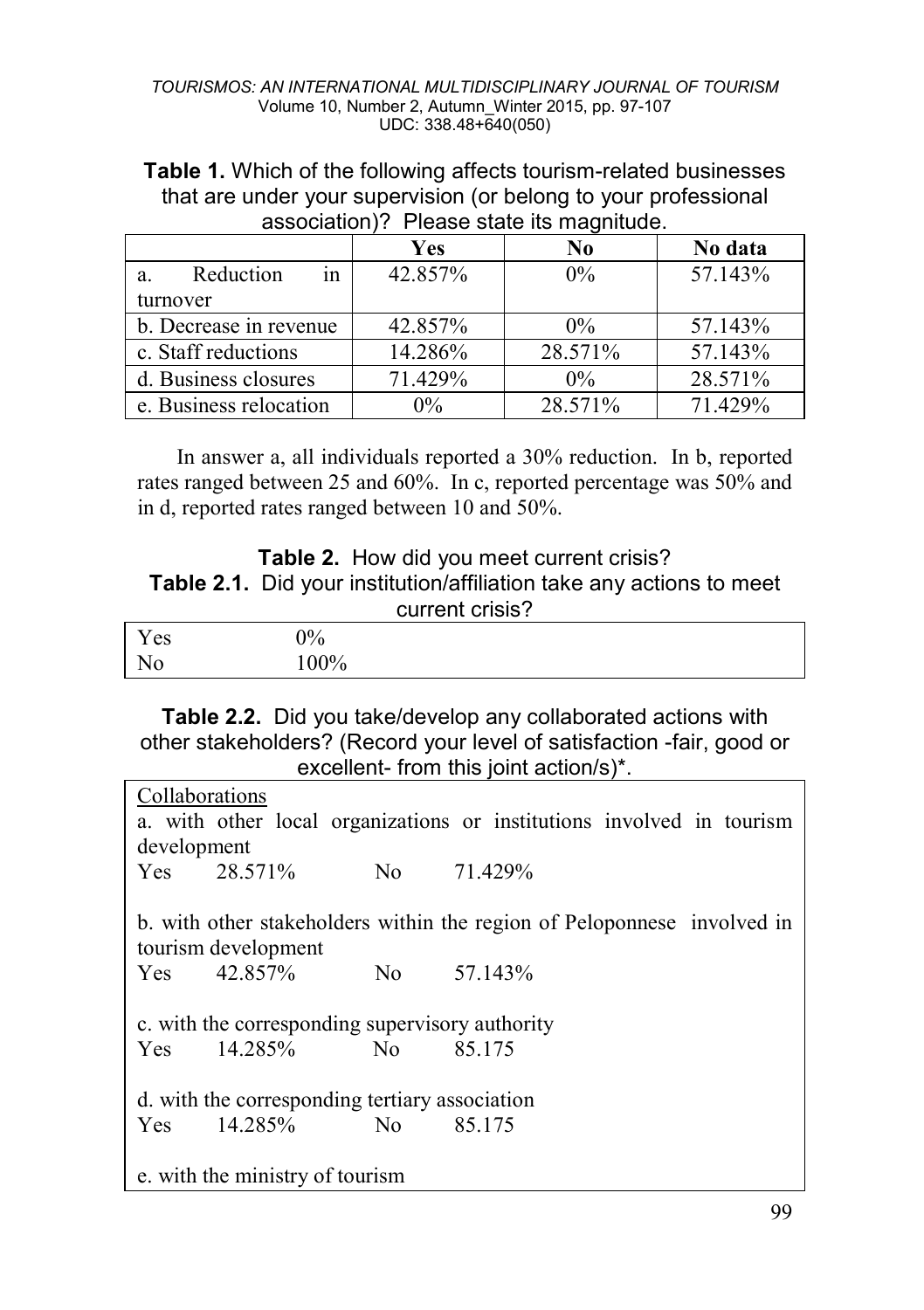| ິ<br>$ -$ | ٦Ω٠<br> | ∼ | v v |     |   |  |  |
|-----------|---------|---|-----|-----|---|--|--|
| <br>. .   |         |   |     | . . | . |  |  |

*\*In all positive cases (yes) responders stated that the level of collaboration was excellent.*

**Table 3.** What actions should have been taken at a local, regional or national level to meet the current crisis and have not yet been taken?\*

- New forms of marketing, tourism restructuring, infrastructure development, new tourism programs
- Actions initially at local level, development of alternative forms of tourism
- Actions initially at local level, development of specific alternative forms of tourism
- New investment projects
- Tourism Planning and Restructuring
- Actions initially at local level, development of alternative forms of tourism (particularly sports and cycling tourism)
- Actions initially at local level, development of alternative forms of tourism (especially sports and mountain tourism)

*\* This was an open question.* 

| Table 4. State the three main local advantages capable to meet |
|----------------------------------------------------------------|
| current crisis                                                 |

| First choice                          |         |
|---------------------------------------|---------|
| Natural environment                   | 71.428% |
| Cultural heritage                     | 14.286% |
| Infrastructure and services           | 14.286% |
|                                       |         |
| Second choice                         |         |
| Access to destination                 | 71.428% |
| Infrastructure and services           | 28.572% |
|                                       |         |
| Third choice                          |         |
| Existing alternative forms of tourism | 57.142% |
| Cultural heritage                     | 28.572% |
| Infrastructure and services           | 14.286% |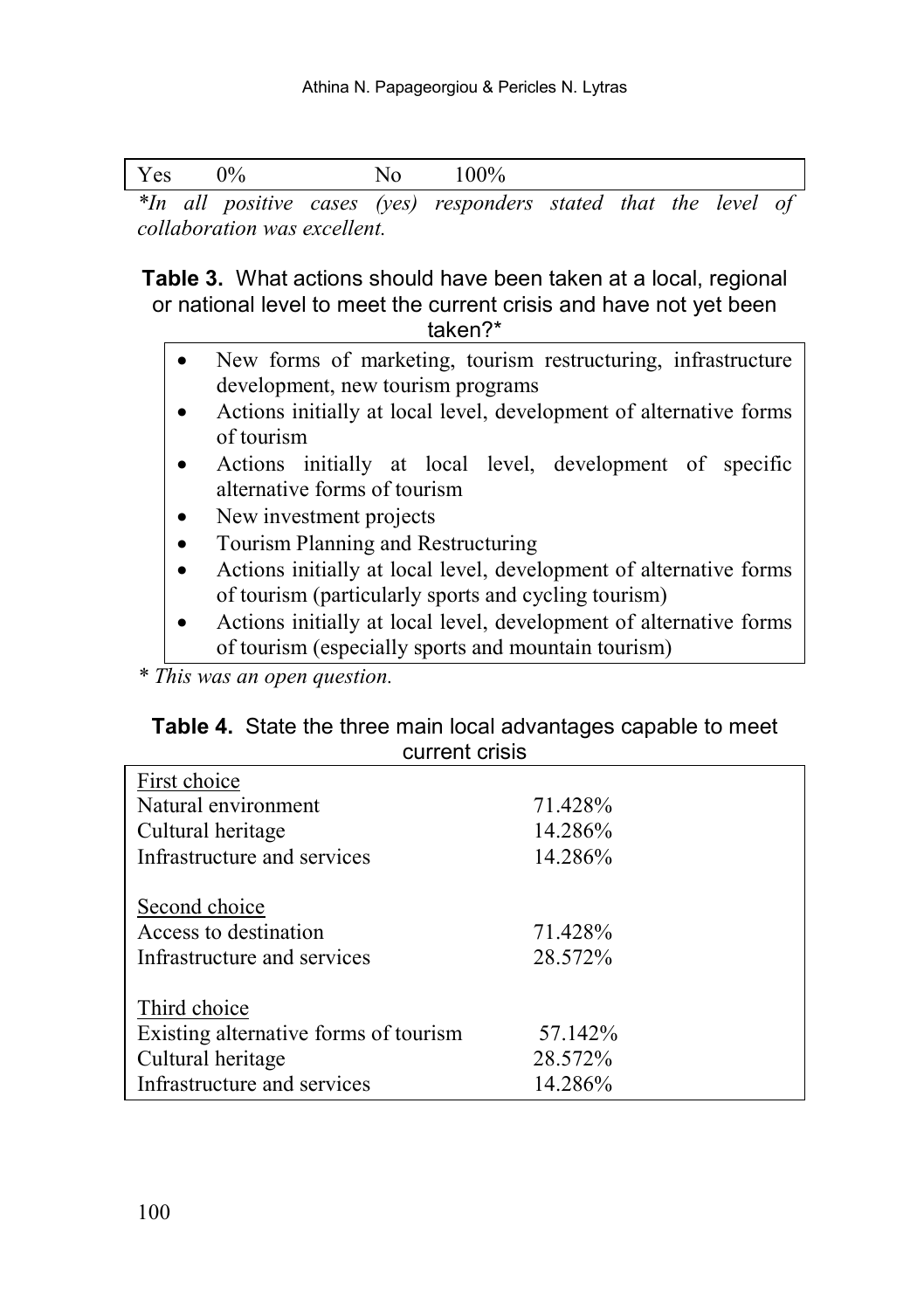#### *TOURISMOS: AN INTERNATIONAL MULTIDISCIPLINARY JOURNAL OF TOURISM* Volume 10, Number 2, Autumn\_Winter 2015, pp. 97-107 UDC: 338.48+640(050)

**Table 5.** Which alternative form of tourism is the most suitable to be developed in this area in your opinion?\*

| <b>Alternative form of tourism</b> | Area                     |
|------------------------------------|--------------------------|
| Religious tourism                  | All over the prefecture  |
| Gastronomy tourism                 | Major hotels and resorts |
| Congress tourism                   | The town of Loutraki     |
| Cultural tourism                   | All over the prefecture  |
| Cruises                            | Corinth port             |
| Bike tourism                       | All over the prefecture  |
| Climbing and walking tourism       | Ziria mountain           |

*\* This was an open question.*

| <b>Table 6.</b> Does the prefecture have the appropriate infrastructure to |  |
|----------------------------------------------------------------------------|--|
| extend tourist period throughout the year?                                 |  |

| $\mathbf{r}$<br>Y es  | 14.285% |  |
|-----------------------|---------|--|
| $N_{\Omega}$<br>1 N U | 85.175% |  |

**Table 7.** Has casino tourism been satisfactory developed in your area?

| Yes | 14.285% |  |
|-----|---------|--|
| No  | 85.175% |  |

**Table 8.** What is your opinion on cruise tourism development at the port of Corinth? Please briefly explain your answer

|                     | Reason/requirement                |
|---------------------|-----------------------------------|
| Positive $42.857\%$ | Proper infrastructure development |
| Negative $57.143\%$ | Lack of infrastructure            |

**Table 9.** Who in your opinion should coordinate the development of an adequate local tourism strategy?

| Local tourism authority's                    | 14.285% |
|----------------------------------------------|---------|
|                                              |         |
| Regional government                          |         |
|                                              |         |
| The state (ministry of tourism)              |         |
|                                              |         |
| A coordinating committee of all of the above | 85.175% |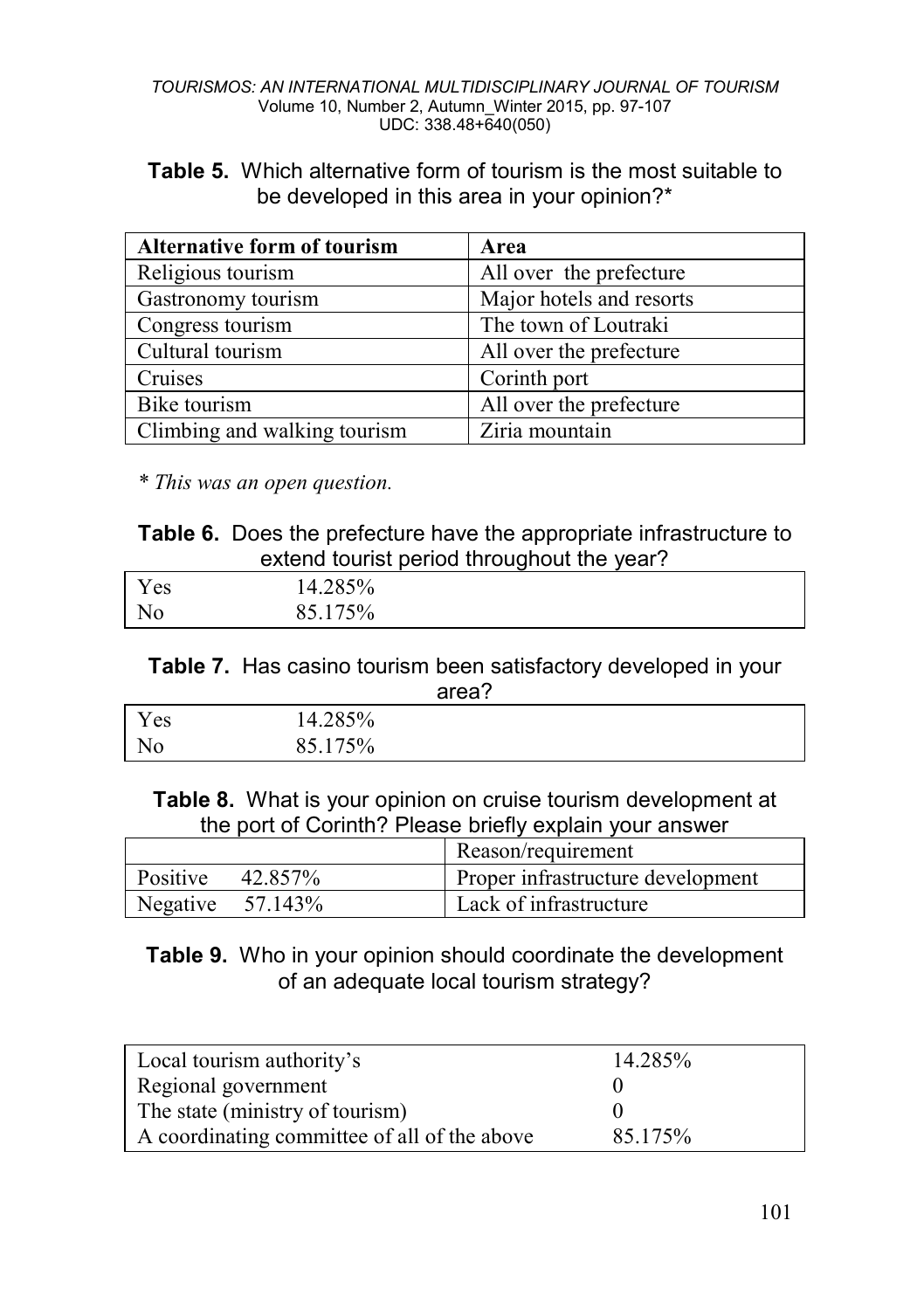# **DISCUSSION**

At first we were surprised by the small number of tourism stakeholders operating in the area and also of the unwillingness to participate. The small number of participants is clearly a limitation to our study: however, as the total number of stakeholders is small anyway and there are no similar post-crisis studies in Greece, our important findings can be used at least as reference points.

From the answers to the first question shown in Table 1, a reduction of 30% in turnover is estimated; this is a significant percentage, showing the depth of the crisis. Most stakeholders however do not have a clear picture due to lack of data: this is constantly observed in this study and represents a major impediment for developmental planning, since no adequate scientific analysis can be performed without proper information.

The decrease in the revenues of tourism enterprises is reported to be between 25 and 60%; this wide range is again based on estimations, as there is no solid evidence. The same is true for staff reduction (reported to be around 50%), but relies on the answer of only one stakeholder. Even so, however, these reductions are extremely high.

For businesses closed, the reported rate ranges between 10 and 50% depending on the economic field, location and specialization of services (i.e. hiking or bicycling businesses, who suffer the most) of each stakeholder. Finally, there appears to be no evidence of business relocation outside the prefecture as, from the businessman point of view, this is meaningless. We must note however that, if the Korinthia Chamber of Commerce had participated, we could have had a more accurate picture.

Table 2 gives a disappointing picture of the overall response to the crisis. No stakeholder independently took any action, while no intention for collaboration was seen, despite the fact that they silently admit that they can do nothing alone (Table 2.1) and seek collaborations in a later answer (Table 9). There is also no proposal as for the establishment of a coordinating body (possibly a convention bureau), that is, however, absolutely necessary for local tourism development (Papageorgiou, 2010).

102 For active stakeholders within the area of Peloponnese (the part of Greece that includes the prefecture of Korinthia), Table 2.2. shows that there appears to be only one real partnership (between the local tourism development body and the Korinth chamber of commerce), since the second recorded collaboration was between sports clubs: reported results however seems to be extremely positive. Finally, regarding the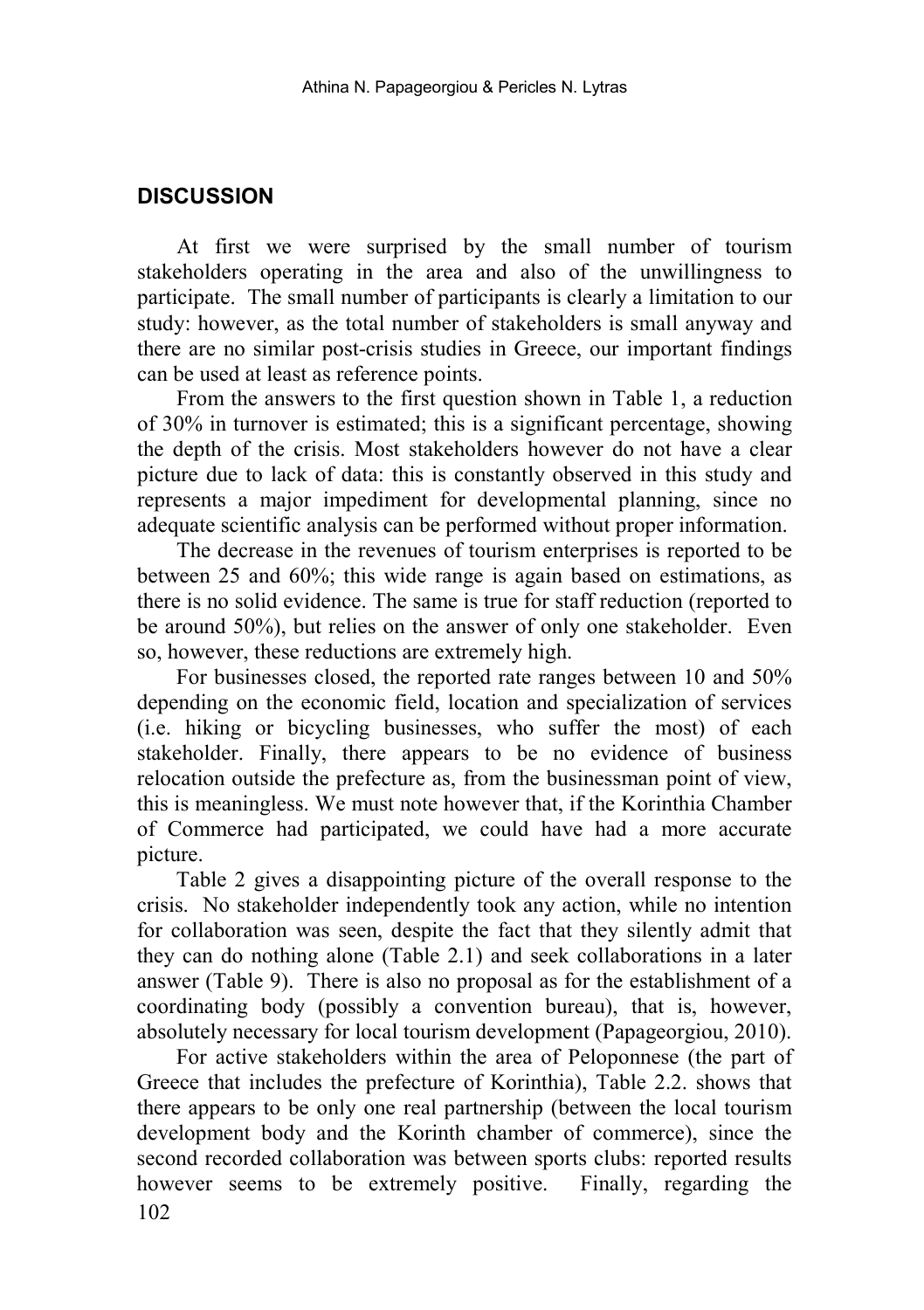cooperation between stakeholders and the relevant supervisory authority or union, only the Corinth Port Authority had such activities (a mandatory obligation, however): the most striking finding of this study, however, was that no stakeholder operating in the prefecture of Korinthia had any kind of collaboration with the ministry of tourism.

Table 3 records the answers to the third question, showing that the majority of participants believe that any initiative must start at the local level based on restructuring, investment and infrastructure development, while new guidelines and priorities for local tourism should be established. The majority of responders (57.1%) believe that the development of alternative forms of tourism is necessary to meet current crisis. Table 4 shows that the main local advantages for tourism development are the natural environment, the easy access from other areas (mainly Attica) and also the existing infrastructure and the existing alternative forms of tourism.

As for the most appropriate form of alternative tourism to be developed in the region (Table 5), opinions vary depending on the occupation and field of each vector: religious tourism, gastronomy tourism, congress tourism, cultural tourism, cruises, cycling tourism, mountaineering and trekking were proposed. Obviously this wide reported range is not helpful for strategic planning, especially as there is no evidence that these opinions are based on research and data analysis.

All but one participants think that, at present, the tourism period cannot be extended throughout the year (Table 6), merely due to insufficient existing infrastructure: all but one also believes that casino tourism is not yet fully developed (Table 7). Furthermore, participants seem to agree on cruise development, although they express opposing views: three responders consider that it is possible if proper infrastructure is developed, three others think that it is not possible, as no infrastructure exists, while the seventh feels that all efforts tending towards tourism development should be welcomed (Table 8).

From the answers shown in Tables 3, 5, 6 and 8, it is apparent that the issue of infrastructure is foggy. In Tables 4 and 5 existing local infrastructure seems to be an advantage to meet current crisis: in Tables 6 and 8 however, on both holiday period expansion and cruise development answers, participants think that the current infrastructure is insufficient. The understanding of quality, quantity and specification of infrastructure needed for local tourism development, apparently seems unclear.

Finally, despite the reported lack of cooperation, the answers recorded in Table 9 are extremely promising: 85.71% of stakeholders believe that the local authorities, the regional government and the state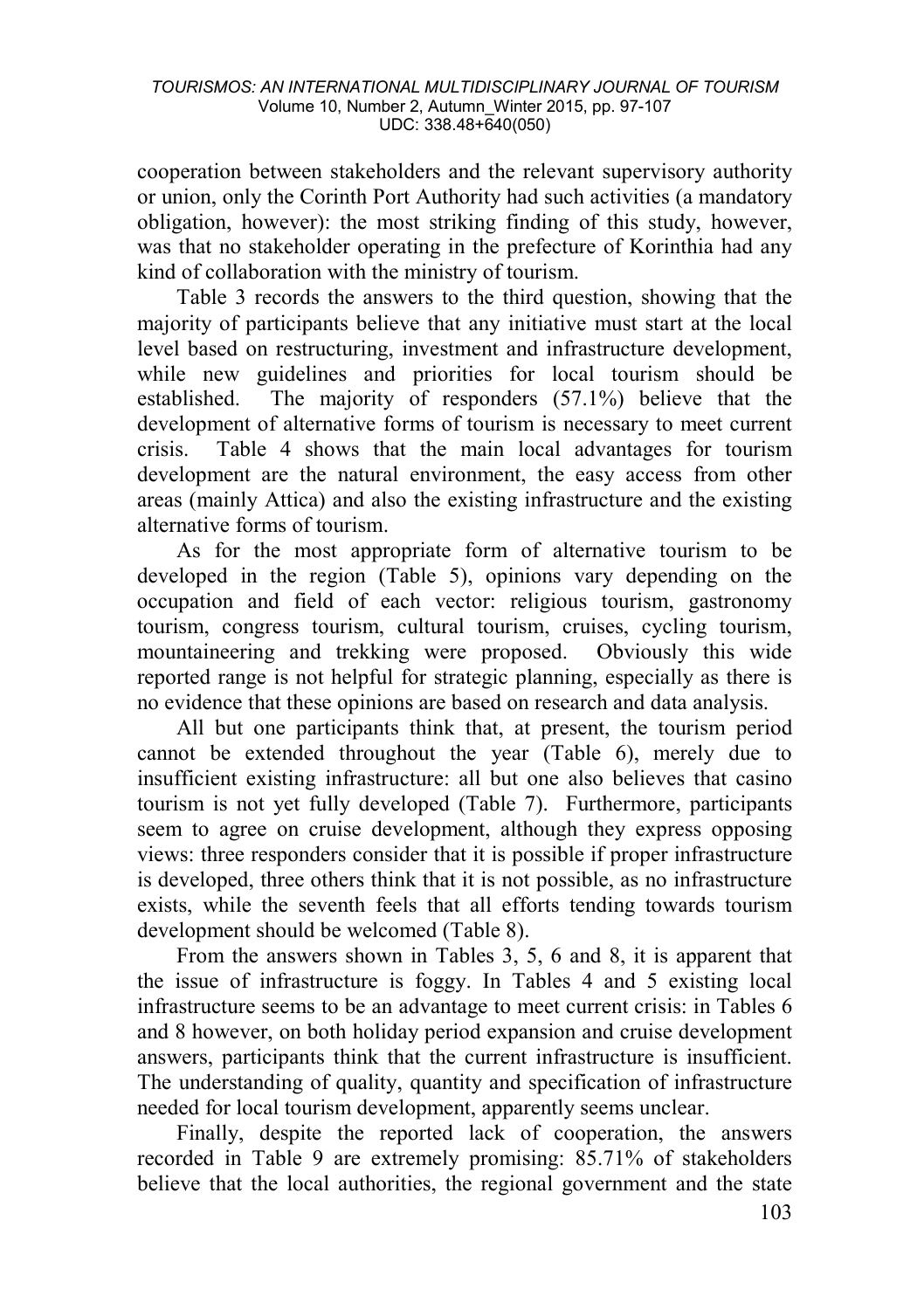should work together to produce an adequate developmental strategy and make the structural changes needed to meet current crisis. It remains striking, however, that these responders, who appear to favor cooperation as the only solution to overcome the crisis, have no contact with the ministry of tourism that sets the national strategy for tourism development in Greece.

International experience shows that the role of tourism stakeholders in tourism development, particularly for the development of special and alternative forms of tourism, is very important, ranging from the management and exploitation of tourism resources to research and contribution to tourism strategy development (Dredge, 2006, Stavrinoudis and Parthenis, 2009, Apostolakis, 2008, Derrett R., 2001, WΤΟ, 1994, Gunn and Var, 2002, Mason, 2008, Ahmad et al, 2012, Tuohino and Konu, 2014). The World Tourism Organization (WΤΟ, 1994) indicates that, although the design, the adoption and the development of certain special and alternative forms of tourism is the responsibility of national tourism bodies, this activity must include representatives of local and national agencies, associations and enterprises, since their local knowledge will actively contribute (through consultation processes) to the definition of the main axes of the local and regional tourism development (Stavrinoudis and Parthenis, 2009).

The role of the local and regional tourism stakeholders is also related to research and guidance of tourism development in three key areas: the tourism markets (both existing and potential), the strategic planning of tourism and the attempt to link the needs of the tourism market to the conditions and restrictions set by tourism planning (Apostolakis, 2008, Gunn and Var, 2002, Ahmad et al, 2012, Tuohino and Konu, 2014). Their intermediate role is also crucial in cases of specific and alternative forms of tourism, for the development of which there might be a conflict with local or private interests (Apostolakis, 2008, Mason, 2008).

Local and regional stakeholders can also manage community resources related to the development of specific and alternative forms of tourism, taking actions to allow diversification of the tourism product, making it attractive for tourists (Venetsanopoulou, 2006, Ahmad et al, 2012). Also, in cases of specialized products, stakeholders can also act as the administrators of the infrastructure: for example, they could act as managers and maintainers of thematic tourism establishments, such as protected areas and specialized museums (Gunn and Var, 2002).

104 Finally, their role can be also important on issues related to human resources, a point missed by the participants of this study. However, by providing specialized and targeted tourism education and training, local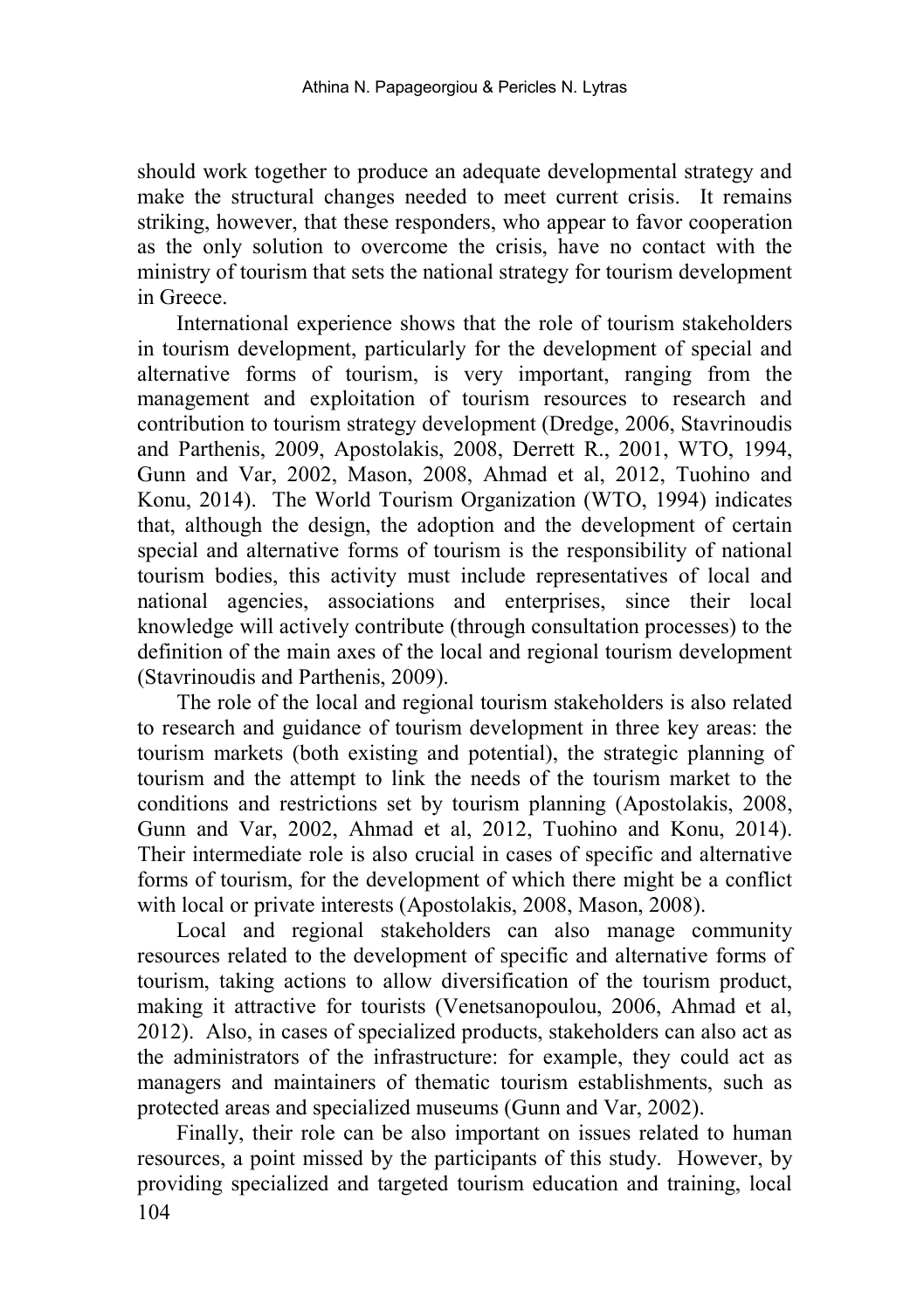and regional organizations can help local workers to develop specific skills (Tuohino and Konu, 2014): in Spain, for example, regional tourism authorities are allowed to operate schools for tourism hospitality and catering (Newton, 1996).

# **CONCLUSIONS AND SUGGESTIONS**

This study leads to a number of important conclusions:

- There is a complete lack of will among the stakeholders of Corinthia for taking own actions to overcome current crisis.
- There is a complete lack of cooperation between these stakeholders and the ministry of tourism.
- There is no record on any parameter of local tourism, making tourism planning impossible.
- There is a strong local view, as stakeholders think that tourism development must begin at the local level, not showing any interest on any form of collaboration at a regional or national level.
- While all stakeholders think that the development of alternative forms of tourism will contribute to financial growth and tourism market expansion, there is a considerable disagreement on the specific forms that should be developed in the area.
- Considerable differentiation and ambiguity was also observed on important issues, such as the further development of casino and cruise tourism, indicating that the local stakeholders have a rather narrow view, reflecting the aforementioned lack of cooperation.
- Infrastructure development remains unspecified, while important issues such as the structural changes needed remain dim, unclarified and probably not well understood.
- It is very important however that cooperation seems to be the only way for tourism development and overcoming of current crisis.

It is apparent that only coordinated efforts can lead to adequate developmental strategies. Basic acts include:

The establishment of high-level tourism standards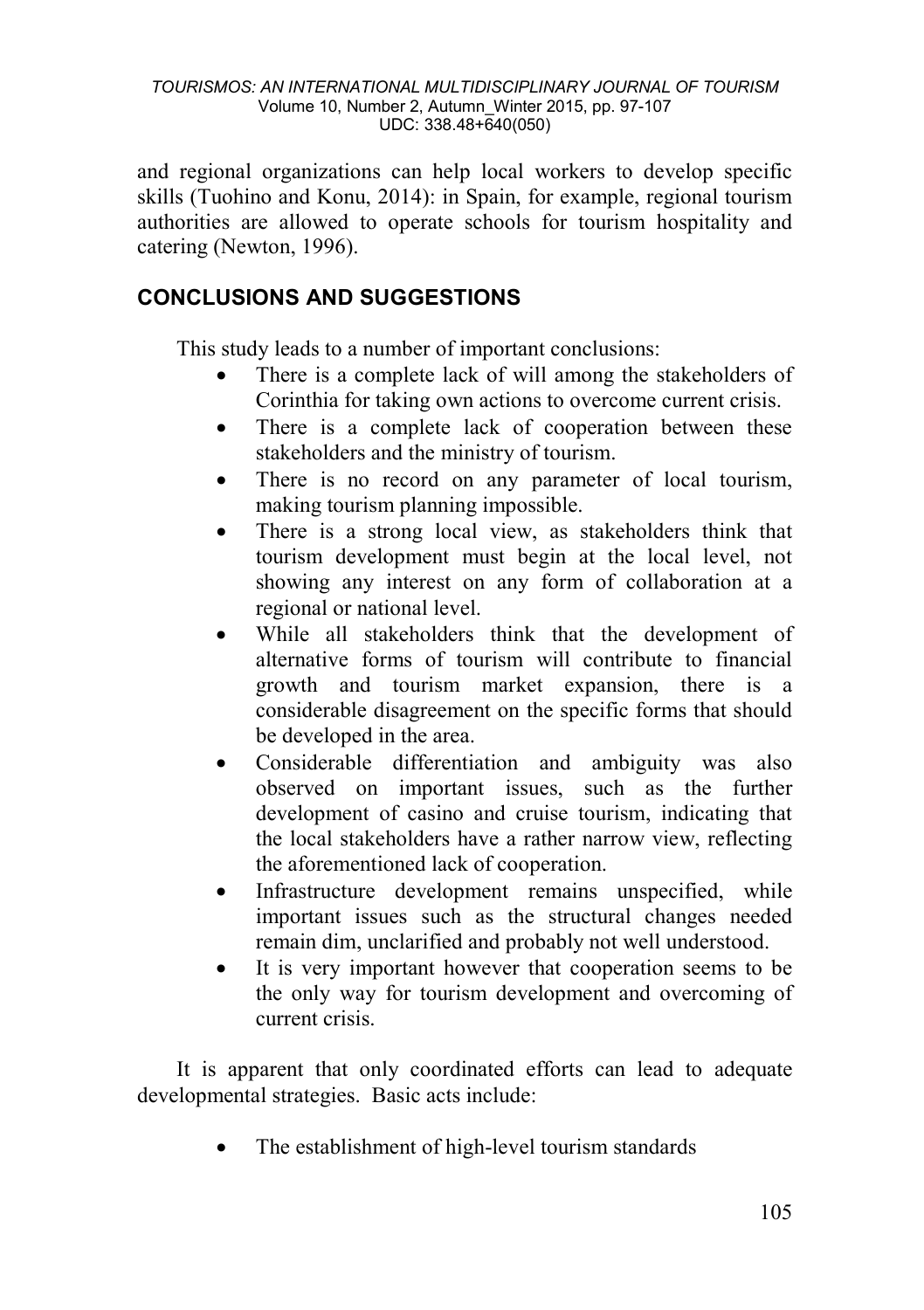- The utilization of all available resources of the region, for the development of the most appropriate specific and alternative forms of tourism that could also help expanding tourism period and local employment .
- The establishment of a new vector (a participation of the local government, the Prefecture of Korinthia, Municipality of Korinthia and the Chamber of Commerce of Corinth) to a. record the current situation, b. coordinate specific actions (meetings, congresses, participation in expeditions, education etc) and c. develop a comprehensive master plan for local and regional tourism development.

The stakeholders of the prefecture of Korinthia, with their knowledge and experience could contribute greatly to the national effort to overcome the current crisis and also achieve local and regional tourism development.

#### **REFERENCES**

- Ahmad, N.A.A., Habibah, A., Hamzah, J., Mohd, Y.H. (2012). Understanding the role of stakeholder in the formation of tourist friendly destination concept. *Journal of Management and Sustainability,* Vol.2, No.2, pp.69-74.
- Apostolakis, A. (2008). Management and policy of cultural tourism. In K. Andriotis (Eds.) *Sustainable tourism and alternative tourism*, Athens: Stamoulis.
- Derrett, R. (2001). Special interest tourism: starting with the individual. In D.T. Duval (Eds.) *Tourism in the Carribean*, London: Routledge.
- Dredge D. (2006). Policy networks and the local organization of tourism. *Tourism Management,* Vol.27, pp. 269-280.
- Gunn, C., and Var, T., (2002). *Tourism Planning: Basics, Concepts, Cases*, 4th Edition, Routledge, USA.
- [Javeau, C.](http://www.politeianet.gr/sygrafeas/javeau-claude-10483) (1996). *Research by questionnaire*, Dardanos, Athens.
- Mason, P. (2008). *Tourism impacts, planning and management*, 2<sup>nd</sup> Edition. Butterworth Heinemann, Oxford.
- Morgan, D.L. (2007). Paradigms lost and paradigms regained. *Journal of Mixed Methods Research* 1(1), 48-76.
- Newton, M.T. (1996). Tourism and public administration in Spain. In M. Barke, J. Towner and M.T. Newton (Eds.), *Tourism* in Spain, Critical Issues, CAB International, Wallingford.
- Papageorgiou, A. (2010). *Alternative tourism development through marketing management of stakeholders, organizations and tourism enterprises. The*